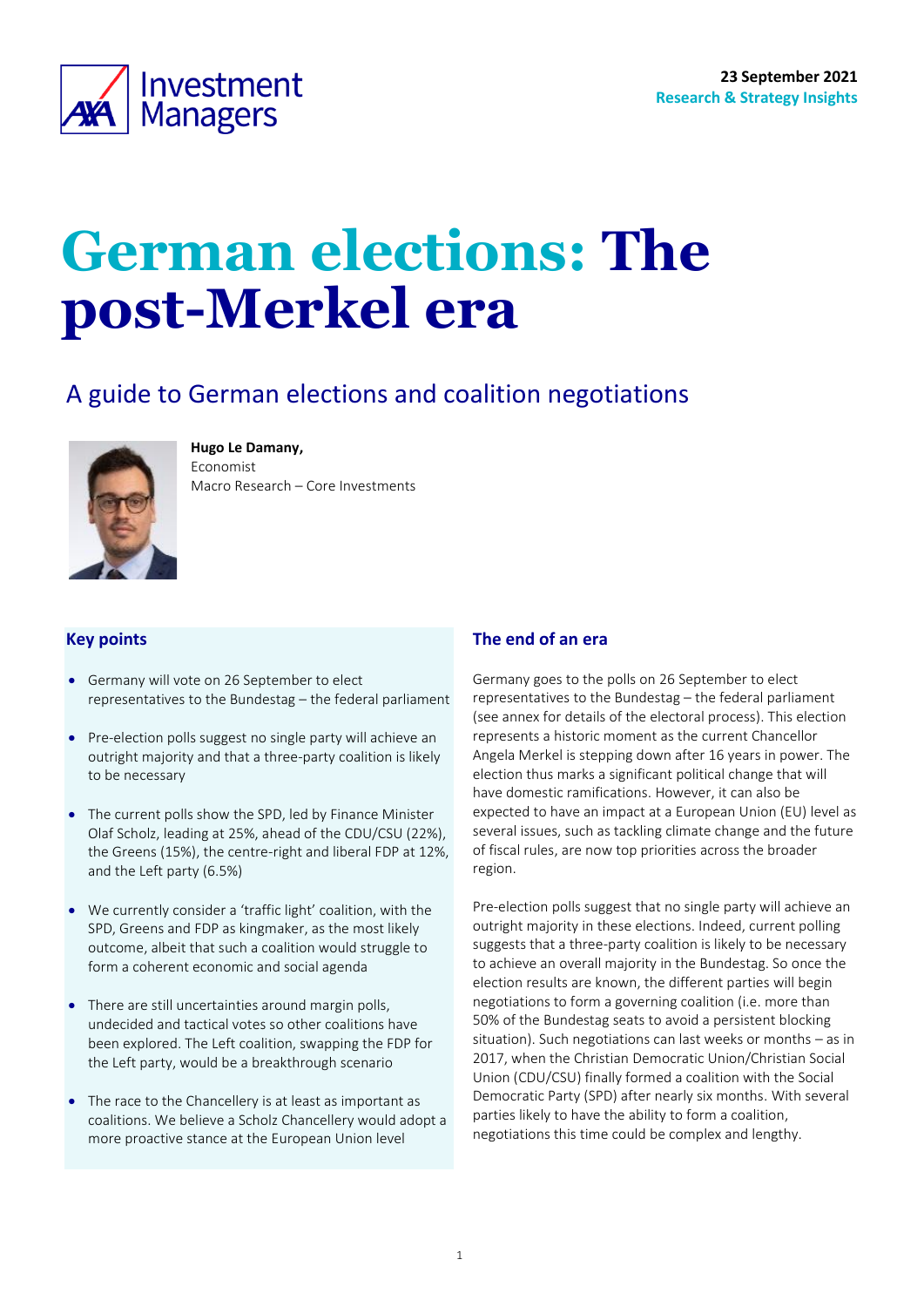#### **Polls are our only compass**

The current polls show the SPD, led by current Finance Minister Olaf Scholz, leading at 25%, ahead of the CDU/CSU (22%), the Greens (15%), the centre-right and liberal Free Democratic Party (FDP) at 12%, the extreme-right Alternative for Deutschland (AfD) at 11% and the Left party (6.5%). The German political landscape appears more fragmented than ever and no party currently polls more than 25% of the votes – whereas historically, the two main parties used to get at least 70% of the votes. This echoes broader trends across European countries where traditional parties have been strongly challenged in recent years.

#### <span id="page-1-0"></span>Exhibit 1: The SPD is still ahead of the CDU/CSU





*Source: wahlrecht.de, INSA, YouGov and AXA IM Research, 20/09/2021*

[Exhibit 1](#page-1-0) shows how the SPD has enjoyed good momentum over the summer and now looks set be the main partner in any coalition and likely to secure the Chancellery. By contrast, the CDU/CSU has declined substantially following strong disagreements within the party, partly explained by a turbulent succession battle after Merkel, but also from blunders from the CDU/CSU candidate, Armin Laschet – for example when he was caught laughing at a joke during a ceremony to honour the victims of this summer's floods. However, the CDU/CSU have recently stabilised in the polls and the gap with the SPD has tightened to three percentage points. The Greens continue to fall (down three points since mid-August), losing some of their influence as all candidates – except the AfD – now include a strong climate dimension in their programmes. The FDP is stable around 12% to 13% of the vote and the Left Party continues to fluctuate between 5% and 7%.

Recent shifts in the polls should also be viewed as tactical as voters now begin to consider strategies for feasible coalitions. Thus, some Green votes have probably switched to the SPD to avoid a strong split (their manifestos are now similar) – and that could benefit the CDU/CSU. Another uncertainty comes from undecided voters, who in this complex election constitute an understandably high proportion of 40%. Finally, usual polling margins errors, estimated around plus or minus two percentage points always leave some uncertainty about the outcome.

Given the significant level of uncertainty, we consider different scenarios which could emerge.

#### **The game of coalitions**

Based on current polls, the SPD should secure the most votes, followed by the CDU/CSU. The Greens are therefore likely to be the principal coalition partner of the SPD, as already pledged by SPD leader Scholz. But this alliance would constitute only 40% of votes in the polls. It would still require a "junior" partner to consolidate a majority in the Bundestag [\(Exhibit 2\)](#page-1-1).

<span id="page-1-1"></span>

Germany: coalitions projected based on opinion polls



We currently consider a 'traffic light' coalition, with the SPD, Greens and FDP as kingmaker, as the most likely outcome, albeit that such a coalition would struggle to form a coherent economic and social agenda (see details in [Exhibit 3\)](#page-4-0). Such a coalition would likely include:

- Difficulties over an agreement on tax policies. Where the FDP excludes any tax increases, the SPD and the Greens suggest a tax reduction for low-middle income, a reintroduction of a wealth tax, an increase in inheritance tax and the introduction of a tax on financial transactions. The FDP also proposes to remove the top tax rate and cap the tax burden on corporate profits at 25%.
- More broadly, the SPD and Greens have pledged to loosen the approach on balancing the budget to significantly increase public investment. The Greens propose a 10-year investment programme worth €50bn (1.7% of GDP) per year while the SPD has insisted on the improvements of public transport and rail by 2030. The FDP unveiled an ambitious €600bn plan in the form of tax incentives focused on modern technology and internet access. The Greens suggest modifying the debt brake rule to exclude public investment. This seems unlikely as even the SPD has not made any explicit call to change it<sup>1</sup>. The

 $1$  The debt brake rule is a constitutional law stating that the general government fiscal deficit should not exceed 0.35% of GDP. It was designed to

ensure that gross public debt would be brought back below 60% of GDP. It needs a two-thirds majority at both the Bundestag and Bundesrat upper house to modify it.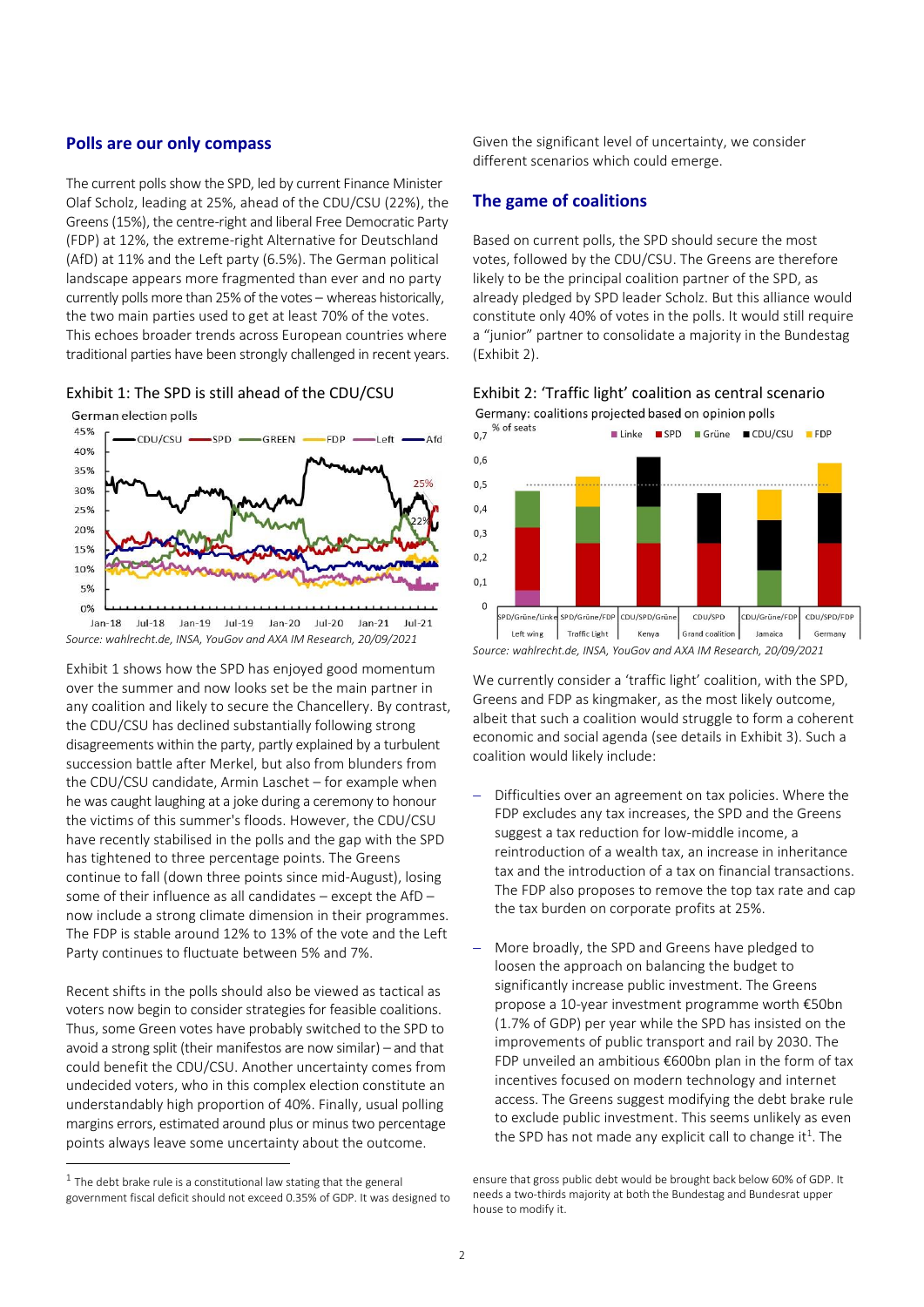FDP has also rejected such an option and is already calling to re-instate the debt brake rule as soon as possible (2023).

- Both the SPD and Greens propose a significant increase in the minimum wage to €12 per hour from €9.50 and to increase social benefits. This is not part of the FDP's programme which focuses more on restricting unemployment benefits, promoting more flexible vocational training and more flexible working hours. No parties intend to modify the current pension scheme. Retirement age is currently 65 years but will gradually rise to reach 67 years in 2030.
- At an EU level, the SPD wants to reform the Stability and Growth Pact (SGP), reiterate the Next Generation EU (NGEU) experience and promote a "genuine fiscal, economic and social European Union". The Greens' programme is largely reconcilable, but it goes further, wishing for a Federal European Republic, turning NGEU into a permanent instrument to finance climate investments while strengthening EU taxes on carbon, plastics and big technology firms. In addition, it wants to complete the banking union with a common deposit insurance scheme and turn the European Stability Mechanism (ESM) into a European Monetary Fund, which provides credit lines without conditions. Lastly, the Greens would seek a change to the European Central Bank's mandate to include employment and social welfare. The FDP rejects all these initiatives, from EU taxes to permanent NGEU and further EU integration, that could be done at the expense of Germany's sovereignty and a reduced benefit from the better management of the public finances.
- On climate change, all three parties are committed to achieving carbon neutrality by at least 2050, but actual positions diverge here too. The SPD wants to achieve carbon neutrality for electricity production by 2040 and more broadly by 2045, focusing on the expansion of electricity grids, railway or hydrogen lines and charging stations. The Greens went further with ambitious proposals such as emission-free cars by 2030, a mandatory sustainability assessment for all investments,  $CO<sub>2</sub>$  pricing raised to  $€60$  per ton in two years and deploying solar energy at very large scale. The FDP rejects any driving ban and prefers to focus on improving local public transport and trusts the Emission Trading System (ETS) as the best tool to cap  $CO<sub>2</sub>$  emissions<sup>2</sup>. The FDP also strongly relies on developing new technologies as a mean to tackle climate change.
- Finally, these parties do not have a common interpretation of German foreign affairs. No parties want to retire from the North Atlantic Treaty Organization (NATO), but the Greens want to overhaul it while the SPD and FDP want to reinforce a European Army. They are

also divided over Russia and China. The SPD is ready to have a constructive dialogue with Russia if it conforms to the Minsk agreement over conflict with Ukraine. The Greens are pushing for further sanctions against Russia and are strongly opposed to the Nord Stream 2 gas pipeline. Greens are also joined by the FDP in seeking improvements in human rights. Statements on China are more elusive, condemning human rights violations, but supporting dialogue on other issues.

To summarise, there are strong disagreements, but also some overlaps. Despite "completely different perspectives, completely different policy content", Christian Lindner, the party chief of the FDP, opened the door for such a coalition as long as Scholz would be able to "make an attractive offer". After eight years out of office, the FDP are keen to return to power. In this regards, fiscal and tax policies would probably be revised. But compromises could be found, especially on fiscal rules and the exclusion of public investment. The Greens have already proposed an off-balance sheet investment fund that would be able to issue debt and invest (following a similar model already used for German railways). Laschet, the CDU/CSU candidate, has also expressed his support in principle for a similar construction. The FDP would probably endorse such an initiative as it also has strong investment objectives but has not yet identified financing.

## **The Left party in ambush?**

Though a plausible scenario, polls are uncertain, and the above compromises may not be made. Other coalitions must be considered. In this context, the Left coalition, swapping the FDP for the Left party, would be a breakthrough scenario.

Politically, this coalition would share common objectives such as raising minimum wages, improving social benefits, income redistribution and affordable housing. Moreover, on European issues, the Left party's programme mirrors Green pledges. Such a government would probably break with the German tradition of fiscal discipline with significant increase in public expenditures likely, partially compensated by higher taxes on top-rate income, inheritance and corporate profits. Higher revenue for low-middle income would probably stimulate the aggregated demand as they have a higher propensity to consume, although this can leak through spending on imports. However, the impact on competitiveness and long-term potential growth is more uncertain.

However, most fundamentally, there is a strong disagreement on German foreign policy. The Left party wants to dissolve NATO and the European Defence Agency and retire from current military intervention. On Russia, though opposing its invasion of Ukraine, the party calls for an end to

<sup>&</sup>lt;sup>2</sup> Le Damany, H., "<u>[Fit for 55: carbon pricing upheaval](https://www.axa-im.com/insights/economic-insights/macro-investment-insights/fit-55-carbon-pricing-upheaval)</u>", AXA IM Macro Research, 27 July 2021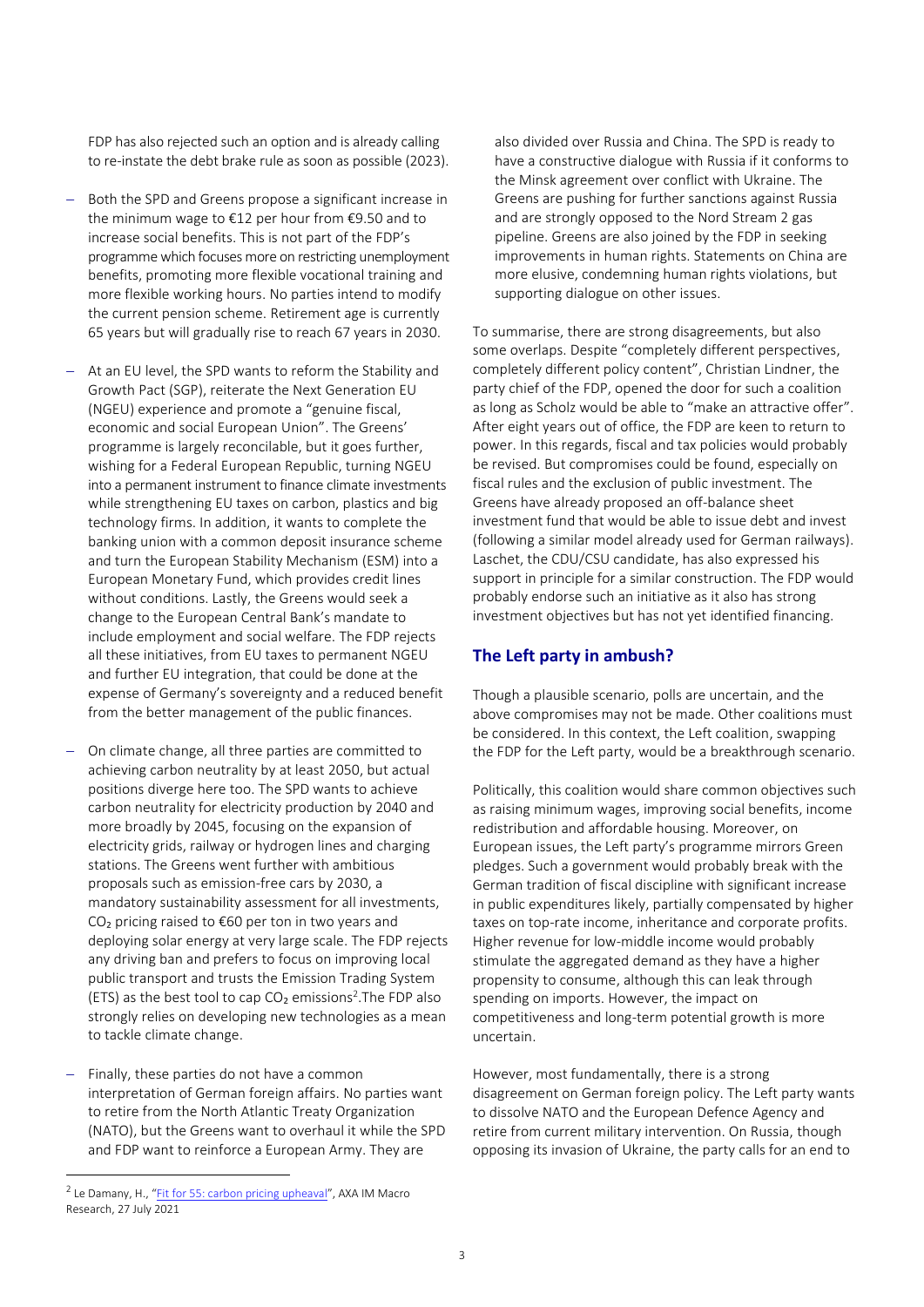sanctions. Despite some red lines raised by both the SPD and Greens on foreign policies, neither have excluded a coalition with the Left party. We see several reasons for this. The SPD and Green electoral bases are probably more left-wing than their party leaders. Then, a Left party coalition alternative is valuable in negotiations with other parties, especially in the attempt to form a 'traffic light' coalition with the FDP. Moreover, as a junior partner in the coalition, the Left might be persuaded to shelve its more contentious foreign policy goals, in favour of supporting a more consistent domestic agenda. That said, the Left party is not guaranteed to achieve the minimum 5% vote (or at least three constituencies) required to take up Bundestag seats, currently polling at 6.5%.

#### **Don't write the CDU/CSU off just yet**

The CDU/CSU may still have a chance to remain in power and retain the Chancellery if they could form a coalition with the FDP and Greens in a 'Jamaica' coalition. This option failed in 2017 as the FDP walked away. This time the FDP would have more incentive to align with the CDU/CSU as their policies are likely to be more aligned than with SPD and Greens. However, the Greens would likely prefer a coalition with the SPD. With uncertainty in both poll margins and the number of undecideds, this outcome cannot be excluded. This coalition would be tilted to the centre-right, meaning status quo on fiscal and taxation policies with more of a trade-off on public investment likely. However, it might appear an odd outcome if this were formed despite the SPD attracting the most votes.

Otherwise, only a 'Kenya' coalition (SPD, Greens, CDU/CSU) or a 'Grand' coalition (SPD, CDU/CSU) – assuming some divergence from current polling – would see the CDU/CSU in a governing coalition. We remain sceptical that such coalitions could emerge as we do not see the CDU/CSU accepting being a 'junior' partner to the SPD. After three Grand coalitions under the four terms of Angela Merkel, these two parties are likely to be reluctant to work together once again (in 2017, the SPD initially refused to enter in a Grand coalition), not least as the SPD has until recently seen a significant reduction in its voting base under these coalitions.

#### **Beyond coalitions, there is a bandmaster**

The race to the Chancellery is at least as important as coalitions. Chancellor Merkel's era was a testimony to the impact that the Chancellor has on the German political agenda, both domestically and at an EU level. In many ways Merkel avoided being seen as pushing a particular EU agenda or for further integration. However, Merkel was a key implementer of several material and historic decisions, which most recently have included the adoption of the NGEU during the pandemic. As it stands, the SPD's Scholz is well placed to

become the next Chancellor, running with approximately 30% to 35% of the votes while Laschet (CDU/CSU) and Annalena Baerbock (Greens) stand at 15%.

We believe a Scholz Chancellery would adopt a more proactive stance at the EU level. Politically, he seems to be close with French President Emmanuel Macron and Italy's Prime Minister Mario Draghi, which could trigger a more positive environment for further EU integration, benefitting peripheral countries. But uncertainties on Draghi's mandate and around French elections would postpone any engagement in the short run.

#### **Uncertainties on results but less on policy stance**

The above review of different political scenarios highlights a fragmented political landscape and significant uncertainty surrounding possible coalition outcomes, particularly as polling error margins, undecided and tactical voters complicate the outlook. Most of these uncertainties will disappear as exit polls – usually quite accurate – are published around 18:00 on Sunday, 26 September.

Then, the coalition negotiations will begin. As explained, we consider the complexity of the negotiations leading to a period of several weeks, if not months, to finalise. However, with the exception of a Left party coalition, we do not expect dramatic changes to German policies, neither domestically, nor at the European level. The range of coalitions considered in the main includes one junior party that would likely neutralise (or centralise) the direction of the larger parties. In the case of the big spenders' plans, particularly in our most probable 'traffic-light' coalition, these would likely be more or less offset by the strong commitment of junior coalition members opposed to tax increases and in favour of fiscal discipline.

#### **Annex: The German election process**

Germany uses a mixed member proportional representation system. It combines proportional representation with first past-the-post voting. The seats are distributed between the 16 states in proportion of eligible voters. Each elector has two votes – a constituency vote and a party list vote. The first vote fills half the seats while the second votes are used to respect proportionality for parties, first at the state level and then in the Bundestag. If a party wins fewer constituency seats in a state than its second votes would entitle it to, it receives additional seats. However, in contrast, if a party receives more seats than it would be entitled according to the second vote, the other parties receive compensation seats. Due to this specific rule, the Bundestag usually has more than 598 members (currently it has 709 seats). Importantly, a party must win three single-member constituencies via first votes or exceed a threshold of 5% of the second votes nationwide to qualify for seats.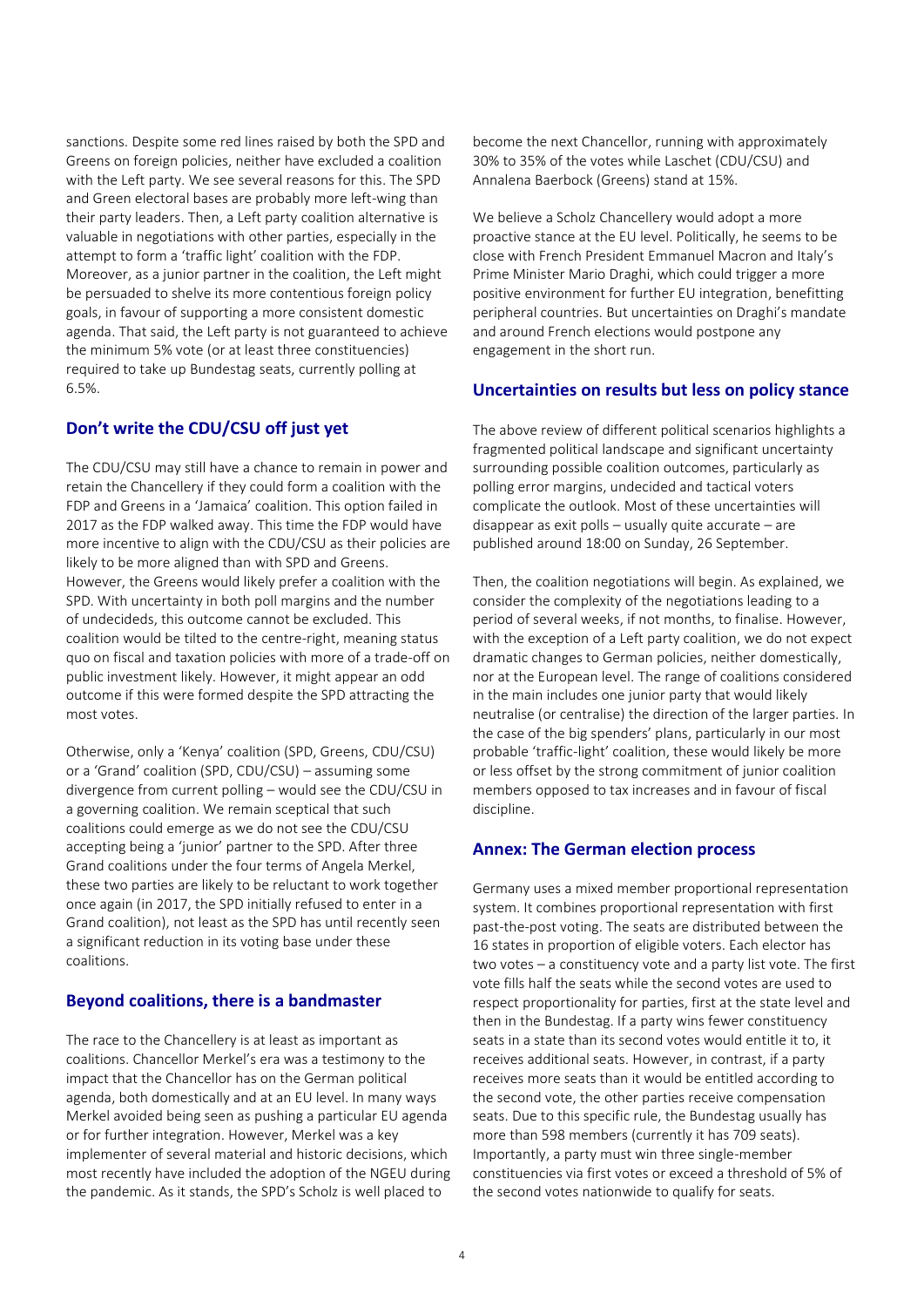# <span id="page-4-0"></span>Exhibit 3: Party manifestos

| <b>Policies</b> |                                                                                                                                                                                                                                                 |                                                                                                                                                                                                                                                                                                    |                                                                                                                                                                                                                           |                                                                                                                                                                                                                                                          |                                                                                                                                                                                                                                       |
|-----------------|-------------------------------------------------------------------------------------------------------------------------------------------------------------------------------------------------------------------------------------------------|----------------------------------------------------------------------------------------------------------------------------------------------------------------------------------------------------------------------------------------------------------------------------------------------------|---------------------------------------------------------------------------------------------------------------------------------------------------------------------------------------------------------------------------|----------------------------------------------------------------------------------------------------------------------------------------------------------------------------------------------------------------------------------------------------------|---------------------------------------------------------------------------------------------------------------------------------------------------------------------------------------------------------------------------------------|
| Party           | <b>Taxation</b>                                                                                                                                                                                                                                 | Fiscal/economic                                                                                                                                                                                                                                                                                    | EU                                                                                                                                                                                                                        | Climate change                                                                                                                                                                                                                                           | Foreign affairs                                                                                                                                                                                                                       |
| SPD             | Income tax reduced for low-<br>middle income<br>Reintroduction of wealth tax<br>(1%), increase in inheritance<br>tax<br>Introduce a financial<br>transaction tax                                                                                | Balancing budget approach<br>is loosened<br>Increase public investment<br>No explicit call to change<br>the debt brake rule<br>Significant increase in the<br>minimum wage (€12 per<br>hour) and in social benefits                                                                                | Reform the Stability and<br>Growth Pact (SGP)<br>Common EU investment<br>policy financed by joint<br>debt                                                                                                                 | Carbon neutrality for<br>electricity production<br>by 2040 (2045<br>otherwise)<br>Expansion of electricity Constructive dialogue<br>grids, railway,<br>hydrogen and charging to Minsk agreement<br>stations                                              | More independent EU<br>versus the US<br>Critical towards China for<br>human rights abuse<br>with Russia if it conforms                                                                                                                |
| CDU             | Income tax reduced for low-<br>middle income<br>Reject tax hike<br>No wealth tax<br>Capping the tax burden for<br>corporate profits at 25%<br>Faster depreciation of some<br>investments (IT, green, new<br>rental housing)                     | Quick return of the debt<br>brake rule and to a<br>balanced budget<br>Public investment fund to<br>finance infrastructures,<br>energy and climate<br>transition (€500bn over<br>10y)<br>No further increase in<br>pension age, generation<br>fund, compulsory private<br>pension fund for low wage | Reinstate the SGP<br>Reject joint debt<br>issuance, "NGEU is<br>exceptional"<br>Strengthening the<br>European integration<br>Harmonisation of<br>corporate taxes                                                          | Carbon neutrality by<br>2045<br>Expanding ETS and<br>hydrogen<br>on diesel<br>More freight by rail<br>and inland waterways union                                                                                                                         | Proactive approach on<br>NATO and United<br>Nations institutions<br>Close cooperation with<br>China<br>Continue to ask an end<br>Hybrid cars but not banof the Ukraine conflict /<br>supports Nord Stream 2<br>Supports an EU defence |
| Greens          | Increase top income tax up<br>to 48% above €250,000<br>Wealth tax of 2% of assets<br>above €2mn<br>EU minimum tax base on<br>corporate profit at 25%<br>Accelerated depreciation for<br>investments in digitalisation<br>and climate protection | €50bn per year during 10<br>years<br>Change the debt brake rule<br>by excluding public<br>investment<br>Compensate industrials for<br>the transition cost<br>Increase the minimum<br>wage and some social<br>benefits.                                                                             | Turn NGEU into a<br>permanent instrument<br>Complete the banking<br>union with a common<br>deposit insurance<br>scheme<br>Turn the ESM into a<br>European Monetary<br>Fund that provides<br>credits without<br>conditions | Carbon neutrality by<br>2040<br>Systematic<br>environmental<br>regulations<br>No combustion cars<br>after 2030<br>CO <sub>2</sub> pricing raised to<br>€60/ton in two years,<br>compensation for<br>households, deploy<br>solar panels at large<br>scale | Overhaul of NATO<br>Vocal about China<br>human rights violations<br>Asking further sanctions<br>on Russia and wants to<br>stop Nord Stream 2                                                                                          |
| FDP             | Remove the top income tax<br>rate to 42% (above €90,000)<br>Capping the tax burden for<br>corporate profits at 25%<br>Tax increases red line                                                                                                    | Re-instate the debt brake<br>rule as soon as possible<br>Sell unnecessary state<br>shareholding                                                                                                                                                                                                    | Reinstate the SGP<br>Reject joint debt<br>issuance, "NGEU is<br>exceptional"<br>Turn the ESM into a<br>European Monetary<br>Fund that provides<br>credits with conditions                                                 | Develop new<br>technologies to tackle<br>climate change<br>Cancel the levy on<br>renewable energy<br><b>Expand ETS</b><br>No combustion engine<br>bans                                                                                                   | Strengthen<br>multilateralism<br>Common European<br>foreign and security as<br>well as a European army<br>Nord Stream 2<br>suspension until Russia<br>improves human rights<br>Cooperation with China                                 |
| Left<br>Party   | Massive increase for high<br>income, up to 75% above<br>€1mn revenue<br>Wealth tax for assets above<br>€2mn                                                                                                                                     | Increase employment in<br>public and social services<br>Increase the minimum<br>wage and social benefits                                                                                                                                                                                           | Replace the SGP with a<br>pact for sustainable<br>development                                                                                                                                                             | Phase out coal by 2030 replace by collective<br>and carbon neutrality<br>by 2035<br>Stronger market<br>regulations                                                                                                                                       | Dissolving NATO and<br>security system focusing<br>on disarmament<br>(including Russia)<br>Reject military missions<br>abroad.                                                                                                        |

*Sources : Barclays, Société Générale, party manifestos and AXA IM Macro Research, September 2021*